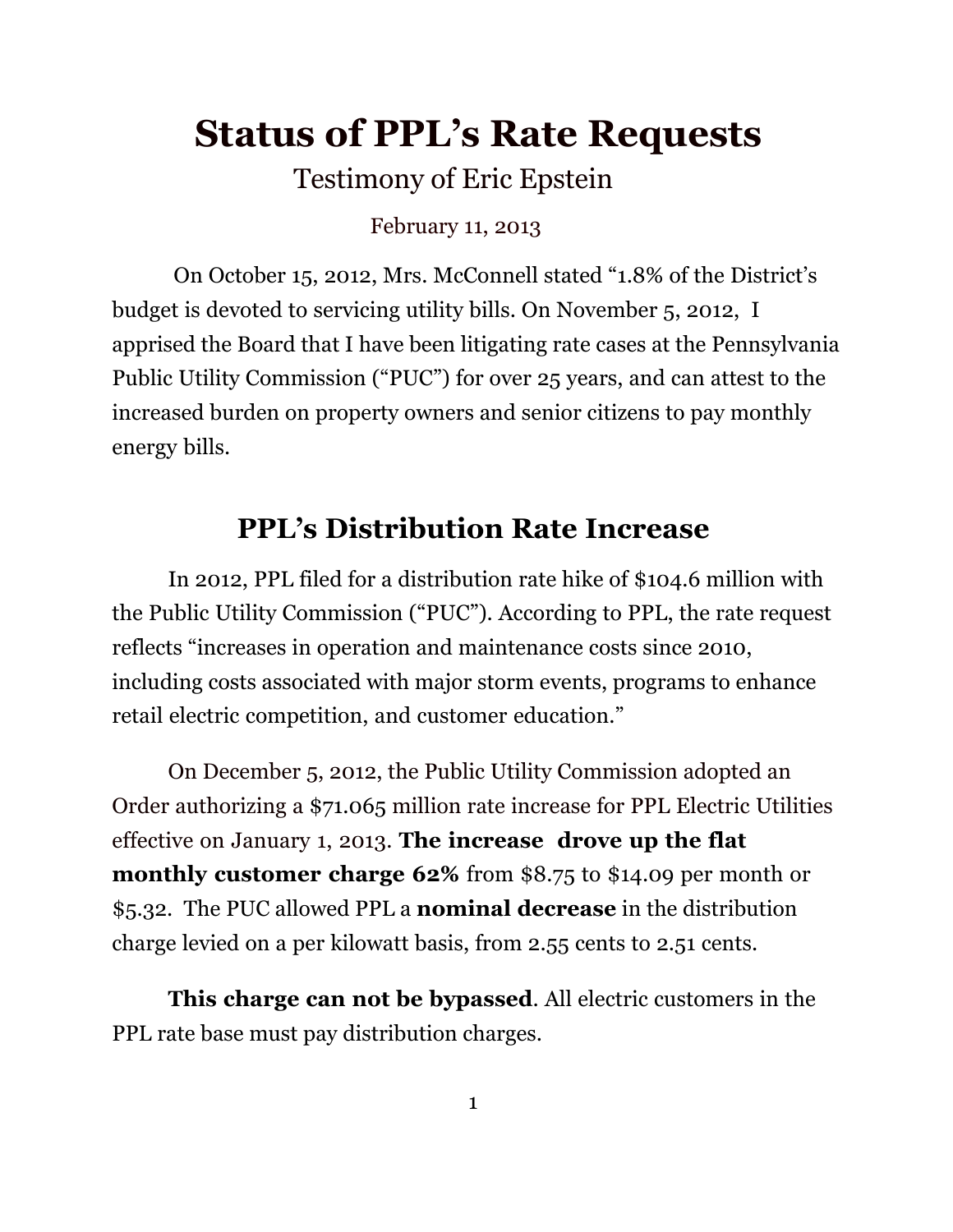# **Default Service Program and Procurement Plan for the Period June 1, 2013 through May 31, 2015**

On May 1, 2012, PPL Electric filed a Petition requesting approval for the terms and conditions under which the Company provide Default Service from June 1, 2013 through May 31, 2015 ("DSP"). The plan covers competitive procurement of Default Service supply and includes including a Time-of-Use ("TOU") rate. Please note that quite often the cheaper the fuel source, the larger the carbon foot print.

Consistent with the Commission's Order issued on January 26, 2013, PPL has scheduled the TOU rate option collaborative and a meeting regarding the Retail Opt-In and Standard Offer Referral Programs on February 22, 2013.

The following issues have been resolved and give consumers **flexibility regarding GSC rates** but will impact next year's District's budget:

• PPL will continue to adjust its **DSP Price to Compare** ("PTC") on a quarterly basis.

• PPL will offer **retail opt-in option** commencing in July, 2013 for customers based on a 5% savings off of PPL's PTC for four months plus a \$50 cash bonus, followed by an eight-month fixed price offer by participating competitive electricity suppliers.

• PPL will continue standard offer **referral program** commencing in August 2013 for customers that opt into a 7% discount to the current Price to Compare for 12 months that will be offered by participating competitive electricity suppliers.

The filing also contained several proposals designed to enhance retail competition in PPL's service area. **These charges can not be bypassed.** 2